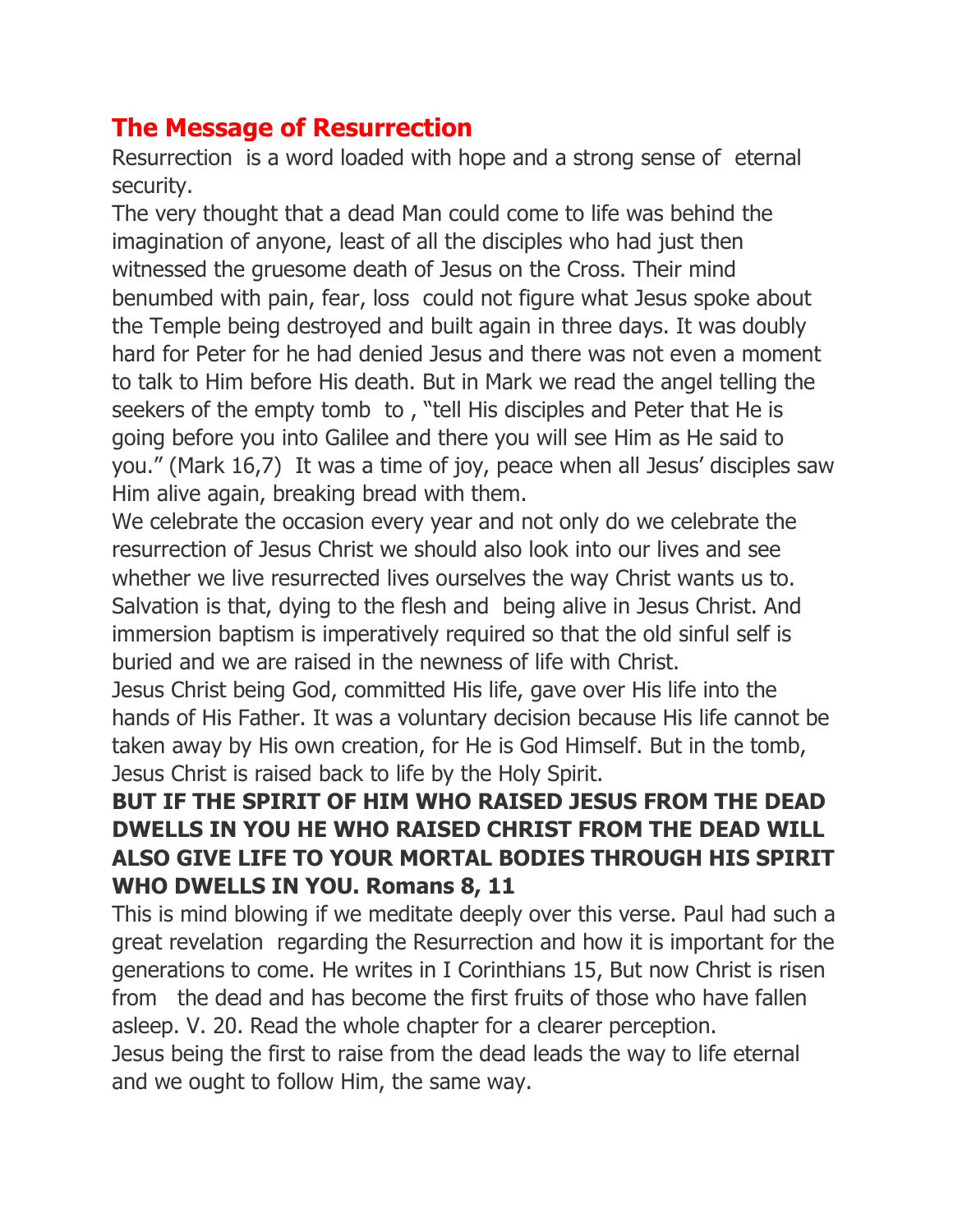## **Step No. 1 To be resurrected to newness life by the Spirit of God**

The way Jesus Christ is resurrected to life, by the Spirit of God, we absolutely need the infilling of the Holy Spirit to live out in the spiritual self. As we confess the Blood of Christ for our sins and proclaim Him as our Lord and Saviour, our sinful selves are buried and this is symbolized by our immersion baptism.

Though so many churches are divided just at this issue of baptism, nevertheless immersion baptism is the first step in inviting the Spirit of God to renew our lives. That is why all the four gospel records the fact that the Holy Spirit descended on Jesus after He was immersed and baptized by John the Baptist. Though it was not necessary for Jesus as John the Baptist said, Jesus nevertheless took baptism, so in everything He will walk before us. There should be no argument against what Jesus Himself has done.

## **Step 2 : The Spirit of God should dwell in us.**

Paul clearly outlines our strategies to live a life which is spiritual and he says we have to surrender our members which were once slave to sins to "present yourselves to God being alive from the dead anand your members as instruments of righteousness to God. "(Romans 6,13). " And having been set free from sin, you become slaves of righteousness."(Romans 6, 18).

When the Spirit of God dwells in us, He conforms us to the image of His Son. (Romans 8,29)

And this new spiritual life is a life of battle  $-$  a battle between the old carnal self and the new spiritual self. And we are not helpless in this regard for God has given us an array of weapons.

Take up the Spiritual Armour . Ephesians 6 : 11-17

Put on the Armour of Light. Romans Romans 13 : 12

Put on the Lord Jesus Christ and make no provision for the flesh, to fulfill its lusts. Romans 13 : 14.

Once you are born again, life is not always heaven on earth, sin-free etc, but the struggle only gets harder, and often the passion of the soul, the early love of the soul to its Maker, the burden of the soul is killed and that is why we need to be resurrected again and again.

We need the Spirit of God who raised Jesus Christ from the dead also to touch our wounded, hurt, hopeless souls and bring us back to life. To hope again, to risk again, to be assured of that Great Imperishable Kingdom